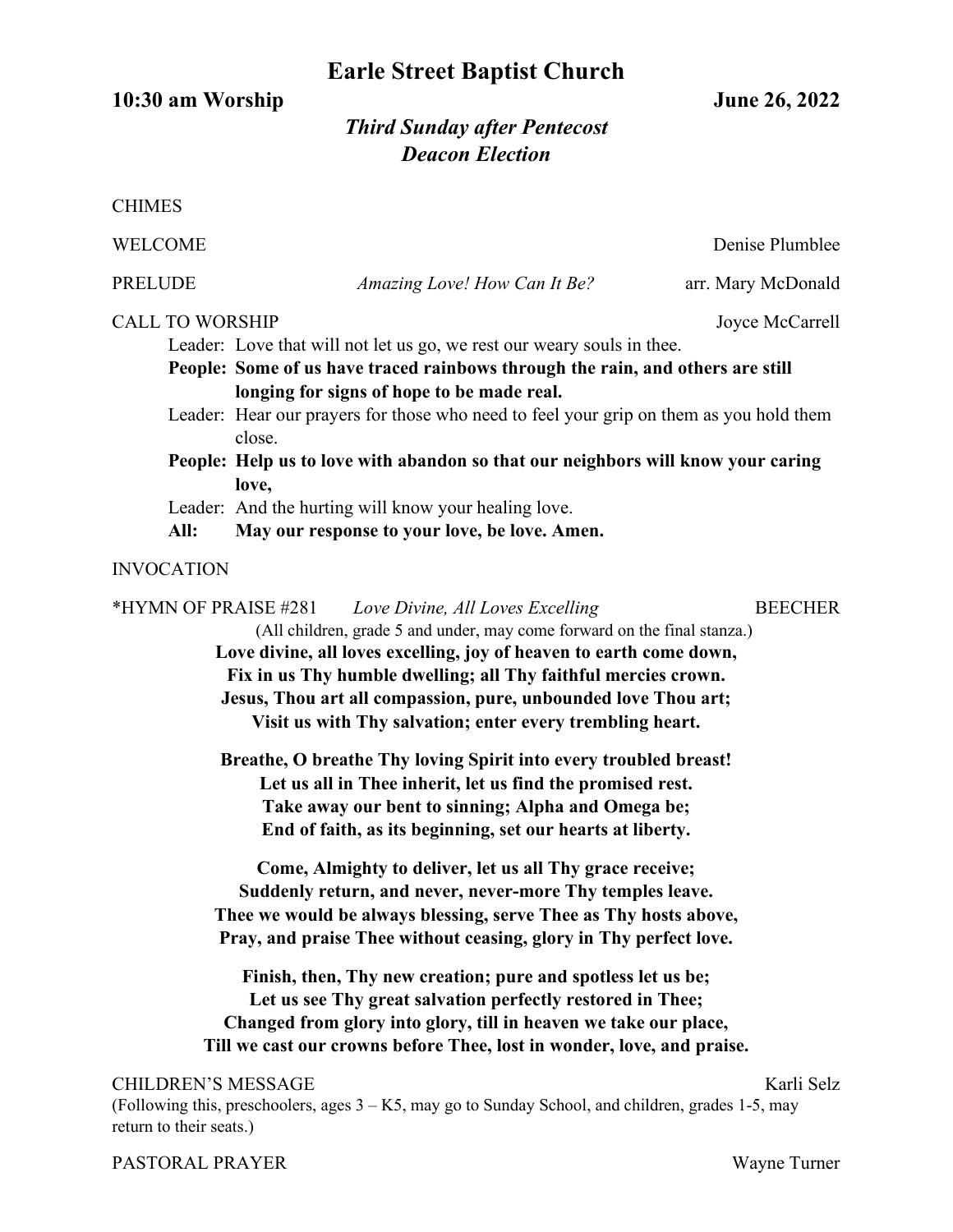**Jesus, at Your holy table, may our hearts united be. Bind us with Your grace and presence that redeem and set us free. Crucify our pride and hatred, light the path on which we walk. Teach us how to love each other, in the way that You have taught.** 

**Christ, remind us of Your passion, of Your precious life outpoured, Of the love which none can fathom, and our victory evermore. Bread of heaven, wine of promise, feed us with Your holy Word. Nourish us with Your strong presence, risen Savior, only Lord.**

**Lift your hearts and raise your voices, celebrate this wondrous love. Join the chorus with all Christians, and with saints who live above. Silent lips now sing with gladness, blinded eyes are filled with sight. Jesus' love has pierced our darkness, brought us home to peace and light.**

#### \*OFFERTORY PRAYER John Love

OFFERTORY *My Lord Is Near Me All the Time* arr. Charlton D. Bozard

\*RESPONSE *Doxology* OLD 100TH  **Praise God, from whom all blessings flow; praise Him, all creatures here below; Praise Him above, ye heavenly hosts, praise Father, Son, and Holy Ghost. Amen.** 

ANTHEM *Give Me Jesus* arr. Craig Courtney

Sanctuary Choir

In the morning when I rise, in the morning when I rise,

In the morning when I rise, give me Jesus.

And when I am alone, and when I am alone, and when I am alone, give me Jesus. Give me Jesus, give me Jesus.You may have all this world, give me Jesus.

Dark midnight was my cry, dark midnight was my cry, Dark midnight was my cry, give me Jesus. Give me Jesus, give me Jesus.You may have all this world, give me Jesus.

And when I come to die, and when I come to die, Oh, when I come to die, give me Jesus. Give me Jesus, give me Jesus. You may have all this world, give me Jesus.

#### EPISTLE READING Romans 8:31-39 Jim Wooten

Leader: This is the word of the Lord. **People: Thanks be to God.** 

#### SERMON **"Gripped by God"** Jim Wooten

#### ORDINANCE OF THE LORD'S SUPPER

At this time, all are invited to partake of the Lord's Supper with the communion packs which will be served by the deacons. When invited, you may peel the first top back for the wafer, then the second top for the juice. When you have finished, please place your empty cup in the cup holder on the back of the pew.

#### INVITATION TO CHRISTIAN DISCIPLESHIP